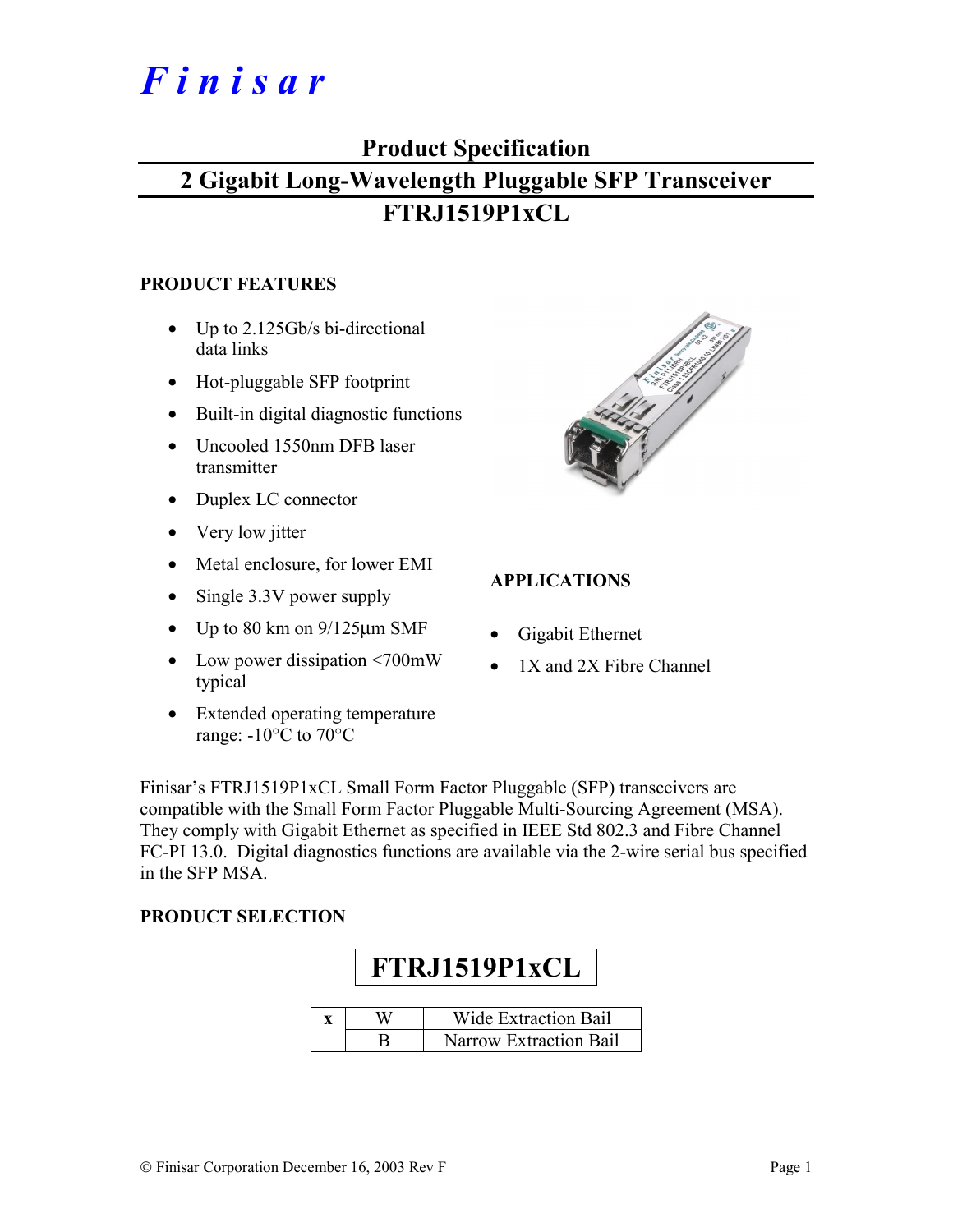#### **I. Pin Descriptions**

| Pin            | <b>Symbol</b>    | <b>Name/Description</b>                                        | Ref.           |
|----------------|------------------|----------------------------------------------------------------|----------------|
|                | $\rm V_{EET}$    | Transmitter Ground (Common with Receiver Ground)               |                |
| $\overline{2}$ | $T_{FALLT}$      | Transmitter Fault. Not supported.                              |                |
| 3              | $T_{\text{DIS}}$ | Transmitter Disable. Laser output disabled on high or open.    | $\overline{2}$ |
| $\overline{4}$ | $MOD$ DEF $(2)$  | Module Definition 2. Data line for Serial ID.                  | 3              |
| 5              | $MOD$ DEF $(1)$  | Module Definition 1. Clock line for Serial ID.                 | 3              |
| 6              | $MOD$ $DEF(0)$   | Module Definition 0. Grounded within the module.               | 3              |
| 7              | Rate Select      | No connection required                                         | 4              |
| 8              | LOS              | Loss of Signal indication. Logic 0 indicates normal operation. | 5              |
| 9              | $\rm V_{EER}$    | Receiver Ground (Common with Transmitter Ground)               |                |
| 10             | $\rm V_{EER}$    | Receiver Ground (Common with Transmitter Ground)               |                |
| 11             | $\rm V_{EER}$    | Receiver Ground (Common with Transmitter Ground)               |                |
| 12             | RD-              | Receiver Inverted DATA out. AC Coupled                         |                |
| 13             | $RD+$            | Receiver Non-inverted DATA out. AC Coupled                     |                |
| 14             | $\rm V_{EER}$    | Receiver Ground (Common with Transmitter Ground)               |                |
| 15             | $\rm V_{CCR}$    | Receiver Power Supply                                          |                |
| 16             | $V_{\rm CCT}$    | <b>Transmitter Power Supply</b>                                |                |
| 17             | $\rm V_{EET}$    | Transmitter Ground (Common with Receiver Ground)               |                |
| 18             | $TD+$            | Transmitter Non-Inverted DATA in. AC Coupled.                  |                |
| 19             | TD-              | Transmitter Inverted DATA in. AC Coupled.                      |                |
| 20             | $\rm V_{EET}$    | Transmitter Ground (Common with Receiver Ground)               |                |

Notes:

1. Circuit ground is internally isolated from chassis ground.

2. Laser output disabled on  $T_{DIS} > 2.0V$  or open, enabled on  $T_{DIS} < 0.8V$ .

3. Should be pulled up with 4.7k - 10 kohms on host board to a voltage between 2.0V and 3.6V. MOD DEF(0) pulls line low to indicate module is plugged in.

- 4. Finisar FTRJxx21xxxxx transceivers operate between OC-3 and OC-48, 1x and 2x Fibre Channel, and Gigabit Ethernet data rates and respective protocols without active control. Finisar FTRJxx19xxxxx transceivers operate at 1x and 2x Fibre Channel, and Gigabit Ethernet data rates and respective protocols without active control.
- 5. LOS is open collector output. Should be pulled up with 4.7k 10 kohms on host board to a voltage between 2.0V and 3.6V. Logic 0 indicates normal operation; logic 1 indicates loss of signal.



**Pinout of Connector Block on Host Board**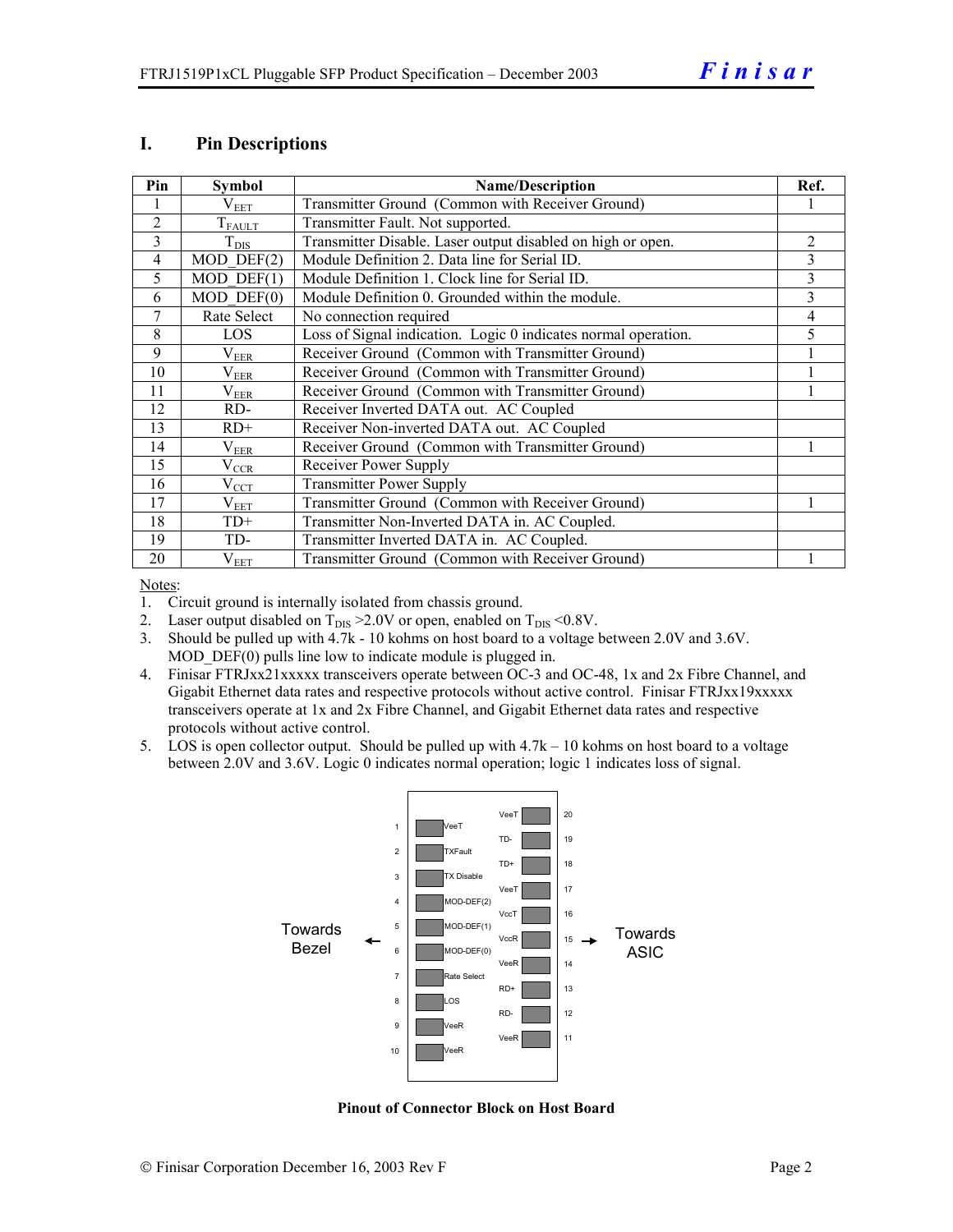#### **II. Absolute Maximum Ratings**

| <b>Parameter</b>                  | <b>Symbol</b> | Min    | Typ | Max | Unit          | Ref. |
|-----------------------------------|---------------|--------|-----|-----|---------------|------|
| Maximum Supply Voltage            | Vcc           | $-0.5$ |     |     |               |      |
| Storage Temperature               |               | $-40$  |     |     | $\circ$       |      |
| <b>Case Operating Temperature</b> | OP-           | $-10$  |     |     | $\Omega$      |      |
| Relative Humidity                 | RН            |        |     |     | $\frac{0}{0}$ |      |

#### **III.** Electrical Characteristics ( $T_{OP}$  = -10 to 70 °C,  $V_{CC}$  = 3.00 to 3.60 Volts)

| <b>Parameter</b>                    | Symbol           | Min         | <b>Typ</b> | Max          | Unit      | Ref.           |
|-------------------------------------|------------------|-------------|------------|--------------|-----------|----------------|
| Supply Voltage                      | Vcc              | 3.15        |            | 3.60         | V         |                |
| <b>Supply Current</b>               | Icc              |             | 200        | 300          | mA        |                |
| <b>Transmitter</b>                  |                  |             |            |              |           |                |
| Input differential impedance        | $R_{in}$         |             | 100        |              | Ω         | 2              |
| Single ended data input swing       | Vin, pp          | 250         |            | 1200         | mV        |                |
| <b>Transmit Disable Voltage</b>     | $\rm V_{D}$      | $Vec-1.3$   |            | Vcc          | V         |                |
| Transmit Enable Voltage             | $\rm V_{EN}$     | Vee         |            | $Vee+0.8$    | V         | 3              |
| <b>Transmit Disable Assert Time</b> |                  |             |            | 10           | <b>us</b> |                |
| Receiver                            |                  |             |            |              |           |                |
| Single ended data output swing      | Vout, pp         | 300         | 400        | 800          | mV        | $\overline{4}$ |
| Data output rise time               | եր               |             | 100        | 175          | ps        | 5              |
| Data output fall time               | $t_{\rm f}$      |             | 100        | 175          | <b>ps</b> | 5              |
| LOS Fault                           | $V_{LOS\_fault}$ | $Vec - 0.5$ |            | $Vec_{HOST}$ | V         | 6              |
| <b>LOS</b> Normal                   | $V_{LOS\,norm}$  | Vee         |            | $Vee+0.5$    | V         | 6              |
| Power Supply Rejection              | <b>PSR</b>       | 100         |            |              | mVpp      | $\overline{7}$ |
| Deterministic Jitter Contribution   | $RX \Delta DI$   |             |            | 51.7         | ps        | 8              |
| <b>Total Jitter Contribution</b>    | $RX \Delta TI$   |             |            | 122.4        | ps        |                |

Notes:

- 1. Non condensing.
- 2. Connected directly to TX data input pins. AC coupled thereafter.
- 3. Or open circuit.
- 4. Into 100 ohms differential termination.
- 5.  $20 80 \%$
- 6. Loss Of Signal is LVTTL. Logic 0 indicates normal operation; logic 1 indicates no signal detected.
- 7. Receiver sensitivity is compliant with power supply sinusoidal modulation of 20 Hz to 1.5 MHz up to specified value applied through the recommended power supply filtering network.
- 8. Measured with DJ-free data input signal. In actual application, output DJ will be the sum of input DJ and  $\Delta$  DJ.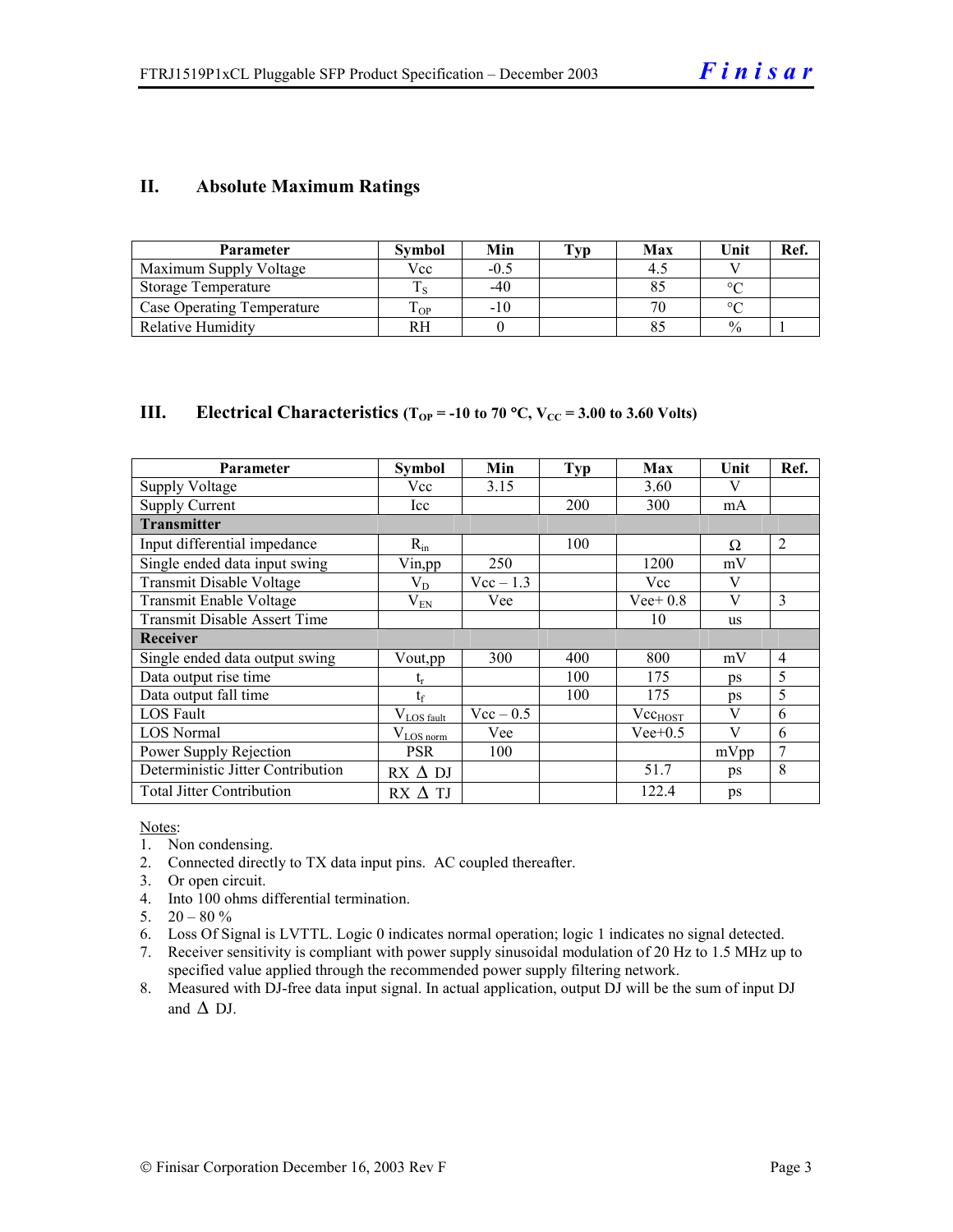| Parameter                              | <b>Symbol</b>          | Min      | <b>Typ</b> | Max      | Unit            | Ref.           |
|----------------------------------------|------------------------|----------|------------|----------|-----------------|----------------|
| <b>Transmitter</b>                     |                        |          |            |          |                 |                |
| Output Opt. Pwr: 9/125 SMF             | $P_{OUT}$              | $\theta$ |            | 5        | dBm             | $\mathbf{1}$   |
| Optical Wavelength                     | λ                      | 1540     |            | 1570     | nm              |                |
| Spectral Width (-20dB)                 | $\sigma$               |          |            | 1        | nm              |                |
| <b>Optical Extinction Ratio</b>        | ER                     | 9        |            |          | dВ              |                |
| <b>Optical Modulation Amplitude</b>    | <b>OMA</b>             | 174      |            |          | $\mu$ W         | $\overline{2}$ |
| Sidemode Supression ratio              | $SSR_{min}$            | 30       |            |          | dB              |                |
| Optical Rise/Fall Time                 | $t_r / t_f$            |          |            | 180      | ps              | 3              |
| <b>Relative Intensity Noise</b>        | <b>RIN</b>             |          |            | $-120$   | dB/Hz           |                |
| Deterministic Jitter Contribution      | $RX \Delta DI$         |          |            | 51.7     | ps              | $\overline{4}$ |
| <b>Total Jitter Contribution</b>       | $RX \Delta TI$         |          |            | 122.4    | ps              |                |
| Receiver                               |                        |          |            |          |                 |                |
| Average Rx Sensitivity $\omega$ 2.125  | $R_{SENS1}$            |          |            | $-21$    | dBm             | 5, 6           |
| Gb/s (2X Fibre Channel)                |                        |          |            |          |                 |                |
| Average Rx Sensitivity $(a)$ 1.25 Gb/s | $R_{\text{SENS2}}$     |          |            | $-22$    | d <sub>Bm</sub> | 5, 6           |
| (Gigabit Ethernet)                     |                        |          |            |          |                 |                |
| Average Rx Sensitivity @ 1.06 Gb/s     | $R_{SENS1}$            |          |            | $-22$    | dBm             | 5, 6           |
| (1X Fibre Channel)                     |                        |          |            |          |                 |                |
| Stressed RX sens. = 1.25 Gb/s          |                        |          | $-18$      | $-14.5$  | dBm             |                |
| Average Received Power                 | $Rx_{\underline{MAX}}$ |          |            | $\Omega$ | dBm             |                |
| Receiver Elec. 3 dB cutoff freq.       |                        |          |            | 1500     | <b>MHz</b>      |                |
| <b>Optical Center Wavelength</b>       | $\lambda_{\text{C}}$   | 1270     |            | 1600     | nm              |                |
| <b>Return Loss</b>                     |                        | 12       |            |          | dB              |                |
| LOS De-Assert                          | LOS <sub>D</sub>       |          | $-23$      | $-19$    | dBm             |                |
| <b>LOS Assert</b>                      | $LOS_A$                | $-30$    | $-25$      |          | dBm             |                |
| LOS Hysteresis                         |                        | 0.5      |            |          | dB              |                |

#### IV. Optical Characteristics ( $T_{OP}$  = -10 to 70°C,  $V_{CC}$  = 3.00 to 3.60 Volts)

Notes:

- 1. Class 1 Laser Safety per FDA/CDRH and EN (IEC) 60825 regulations.
- 2. Equivalent extinction ratio specification for Fibre Channel. Allows smaller ER at higher average power.
- 3. Unfiltered, 20-80%. Complies with IEEE 802.3 (Gig. E), FC 1x and 2x eye masks when filtered.
- 4. Measured with DJ-free data input signal. In actual application, output DJ will be the sum of input DJ and  $\Delta$  DJ.
- 5. Measured with conformance signals defined in FC-PI 13.0 specifications.
- 6. Measured with PRBS  $2^7$ -1 at  $10^{-12}$  BER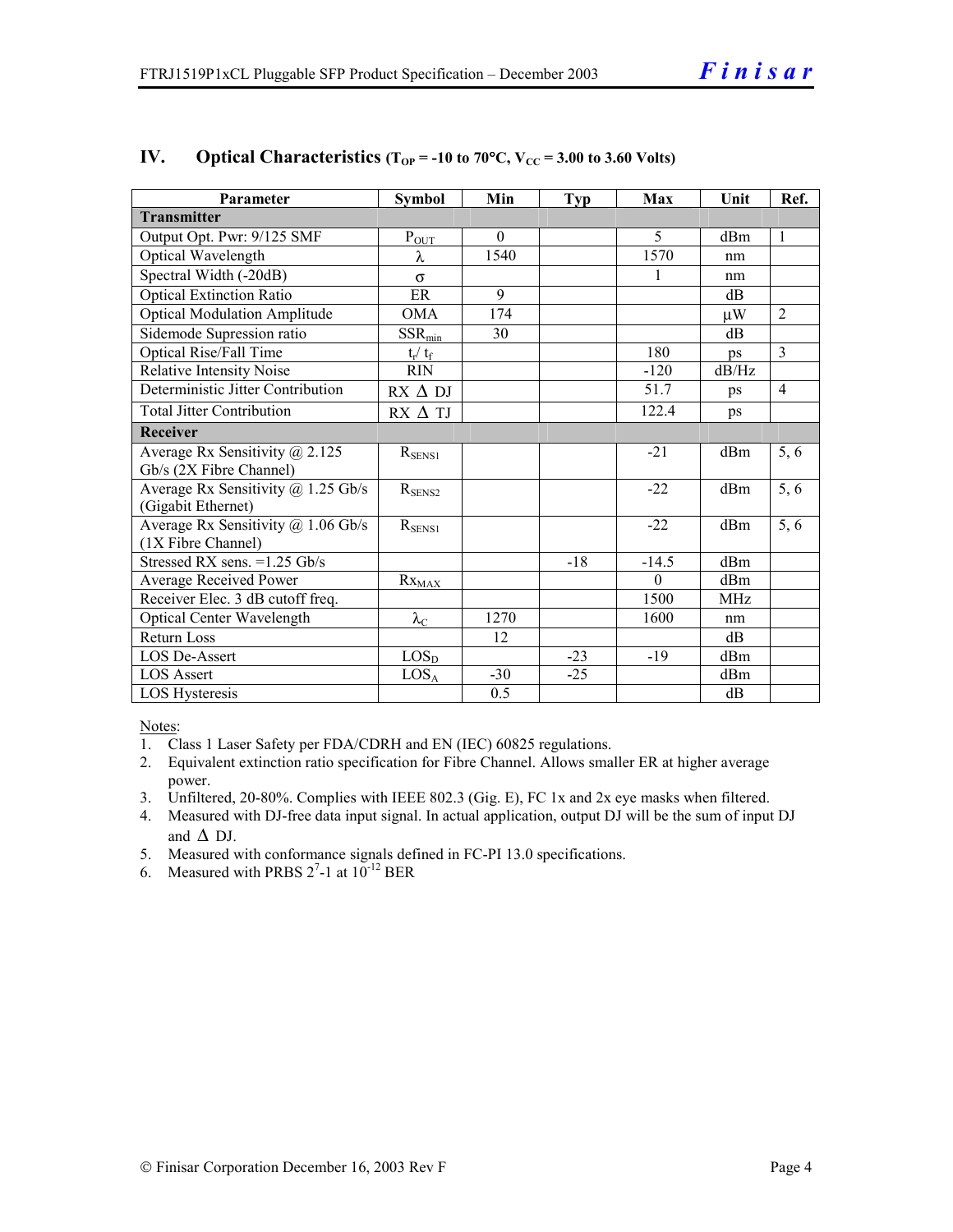#### **V. General Specifications**

| <b>Parameter</b>                     | <b>Symbol</b> | Min  | Typ | Max        | Units  | Ref. |
|--------------------------------------|---------------|------|-----|------------|--------|------|
| Data Rate                            | <b>BR</b>     | 1062 |     | 2125       | Mb/sec |      |
| Bit Error Rate                       | <b>BER</b>    |      |     | $10^{-12}$ |        |      |
| Max. Supported Link Length on        | $L_{MAX1}$    |      | 76  |            | km     | 3, 4 |
| $9/125 \mu m$ SMF @ 2X Fibre Channel |               |      |     |            |        |      |
| Max. Supported Link Length on        | $L_{MAX2}$    |      | 88  |            | km     | 3, 4 |
| $9/125 \mu m$ SMF @ Gigabit Ethernet |               |      |     |            |        |      |

Notes:

- 2. Tested with a PRBS  $2^7$ -1 test pattern.
- 3. Dispersion limited per FC-PI Rev. 13
- 4. Attenuation of 0.25 dB/km is used for the link length calculations. Distances are indicative only. A 2dB penalty is included for dispersion on >2Gb/s data rates. Please refer to the Optical Specifications in Table IV to calculate a more accurate link budget based on specific conditions in your application.

#### **VI. Environmental Specifications**

Finisar 1550nm SFP transceivers have an extended operating temperature range from  $-10\degree$ C to  $+70\degree$ C case temperature.

| <b>Parameter</b>                  | <b>Symbol</b>   | Min   | $\mathbf{T}_{\mathbf{V}\mathbf{p}}$ | Max | <b>Units</b> | Ref. |
|-----------------------------------|-----------------|-------|-------------------------------------|-----|--------------|------|
| <b>Case Operating Temperature</b> | $\mathbf{1}$ op | $-10$ |                                     | 70  | $\sim$       |      |
| Storage Temperature               | ⊥ sto           | -40   |                                     |     | $\sim$       |      |

#### **VII. Regulatory Compliance**

Finisar transceivers are Class 1 Laser Products and comply with US FDA regulations. These products are certified by TÜV and CSA to meet the Class 1 eye safety requirements of EN (IEC) 60825 and the electrical safety requirements of EN (IEC) 60950. Copies of certificates are available at Finisar Corporation upon request.

<sup>1.</sup> Gigabit Ethernet and 1x/2x Fibre Channel compliant.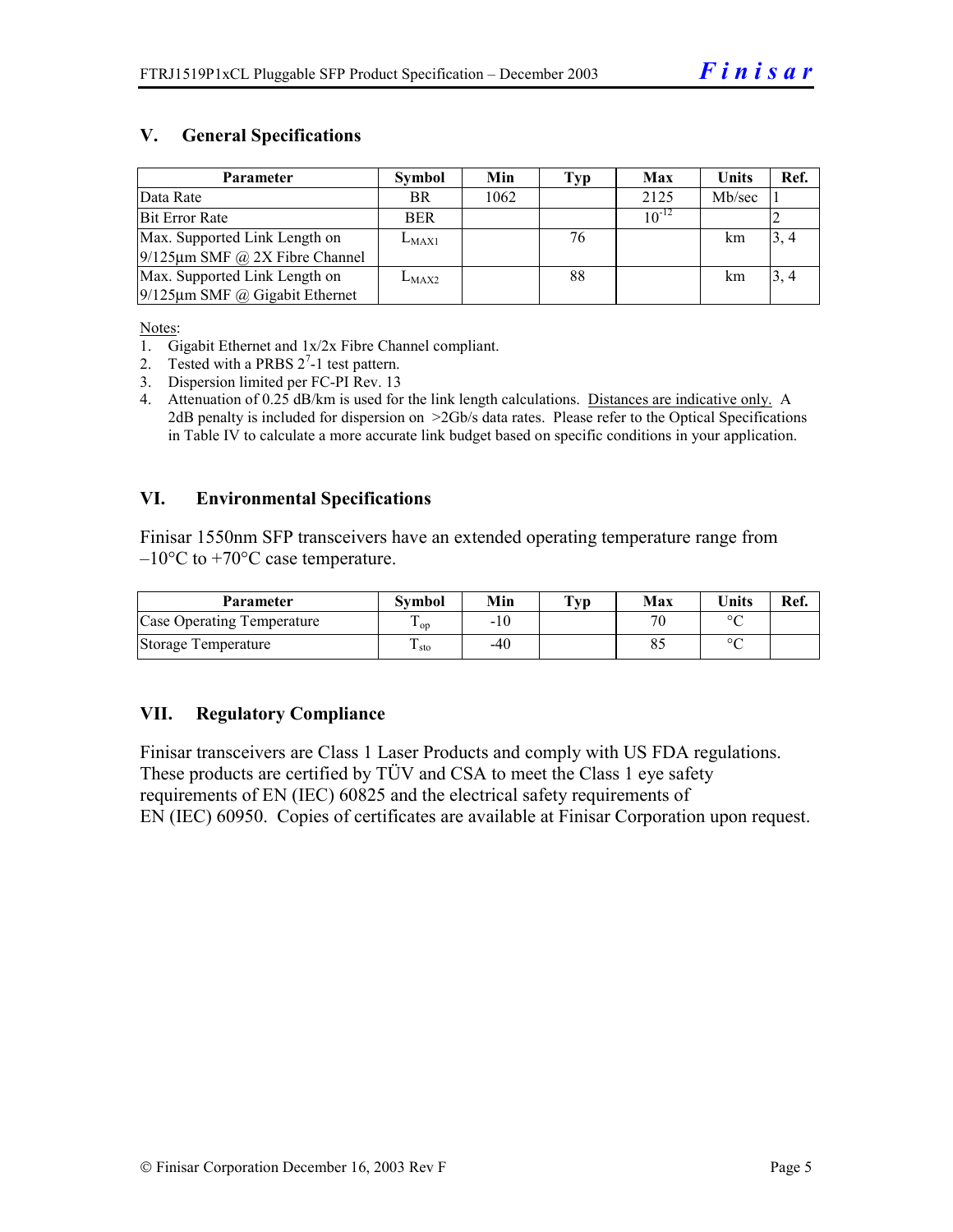#### **VIII. Digital Diagnostic Functions**

Finisar FTRJ1519P1xCL SFP transceivers support the 2-wire serial communication protocol as defined in the SFP MSA<sup>1</sup>. It is very closely related to the  $E^2$ PROM defined in the GBIC standard, with the same electrical specifications.

The standard SFP serial ID provides access to identification information that describes the transceiver's capabilities, standard interfaces, manufacturer, and other information.

Additionally, Finisar SFP transceivers provide a unique enhanced digital diagnostic monitoring interface, which allows real-time access to device operating parameters such as transceiver temperature, laser bias current, transmitted optical power, received optical power and transceiver supply voltage. It also defines a sophisticated system of alarm and warning flags, which alerts end-users when particular operating parameters are outside of a factory set normal range.

The SFP MSA defines a 256-byte memory map in  $E^2$ PROM that is accessible over a 2-wire serial interface at the 8 bit address 1010000X (A0h). The digital diagnostic monitoring interface makes use of the 8 bit address 1010001X (A2h), so the originally defined serial ID memory map remains unchanged. The interface is identical to, and is thus fully backward compatible with both the GBIC Specification and the SFP Multi Source Agreement. The complete interface is described in Finisar Application Note AN-2030: "Digital Diagnostics Monitoring Interface for SFP Optical Transceivers".

The operating and diagnostics information is monitored and reported by a Digital Diagnostics Transceiver Controller (DDTC) inside the transceiver, which is accessed through a 2-wire serial interface. When the serial protocol is activated, the serial clock signal (SCL, Mod Def 1) is generated by the host. The positive edge clocks data into the  $SFP$  transceiver into those segments of the  $E^2$ PROM that are not write-protected. The negative edge clocks data from the SFP transceiver. The serial data signal (SDA, Mod Def 2) is bi-directional for serial data transfer. The host uses SDA in conjunction with SCL to mark the start and end of serial protocol activation. The memories are organized as a series of 8-bit data words that can be addressed individually or sequentially.

For more information, please see the SFP MSA documentation<sup>1</sup> or Finisar Application Note AN-2030.

Digital diagnostics for the FTRJ1519P1xCL are externally calibrated by default.

Please note that evaluation board FDB-1018 is available with Finisar ModDEMO software that allows simple to use communication over the 2-wire serial interface.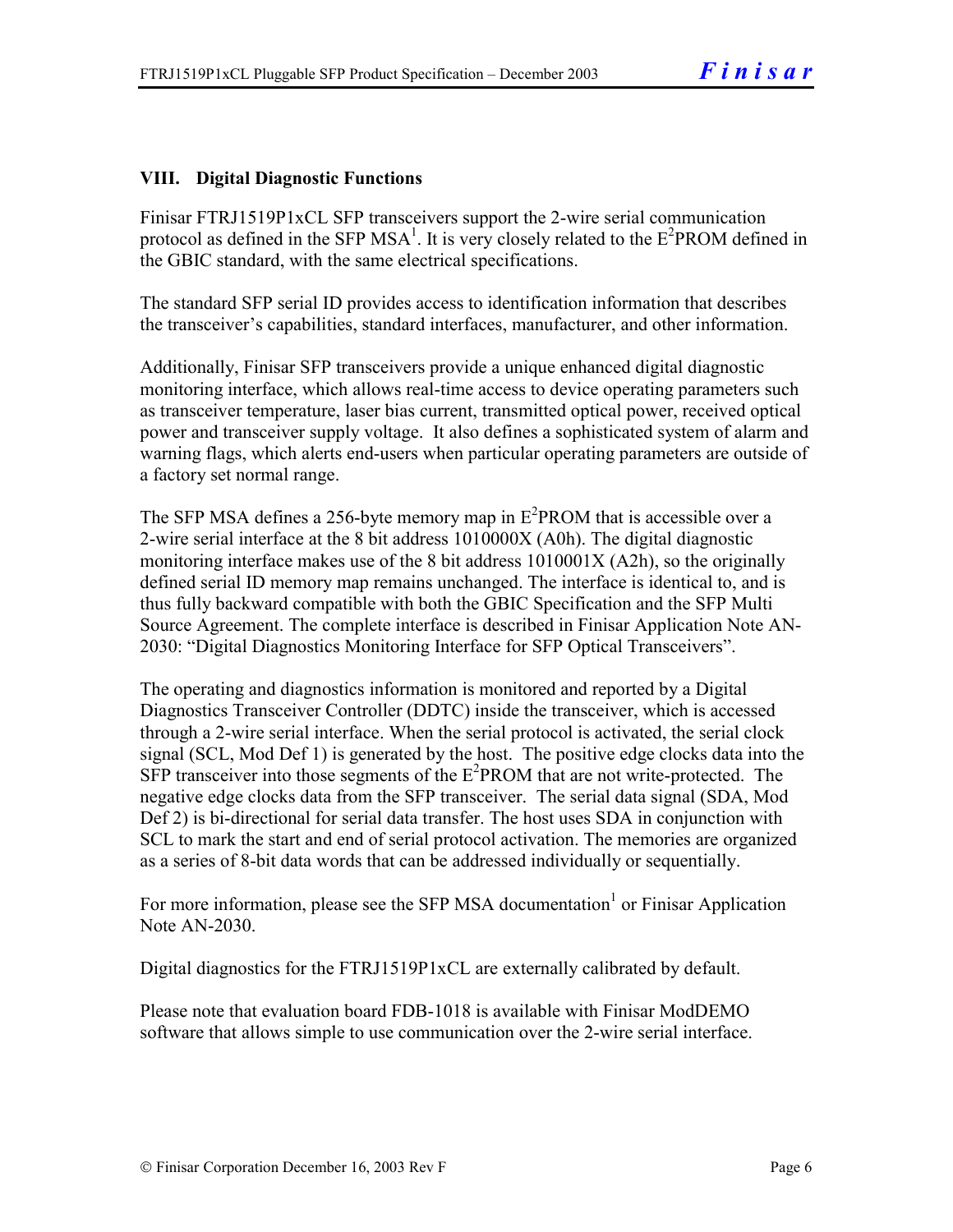#### **IX. Mechanical Specifications**

Finisar's OC-48/STM-16 Small Form Factor Pluggable (SFP) transceivers are compatible with the dimensions defined by the SFP Multi-Sourcing Agreement (MSA).



### **FTRJ1519P1BCL**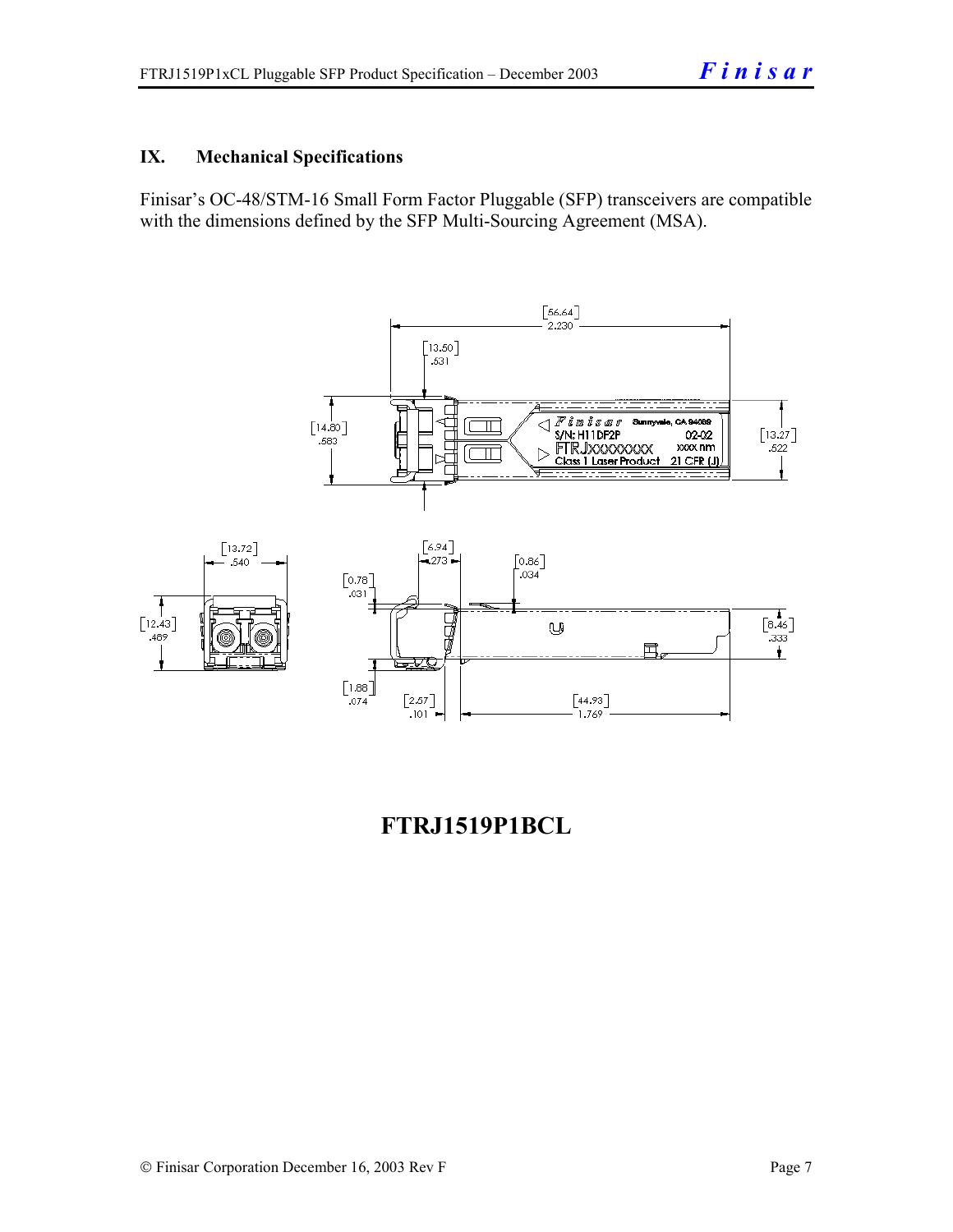



## **FTRJ1519P1WCL**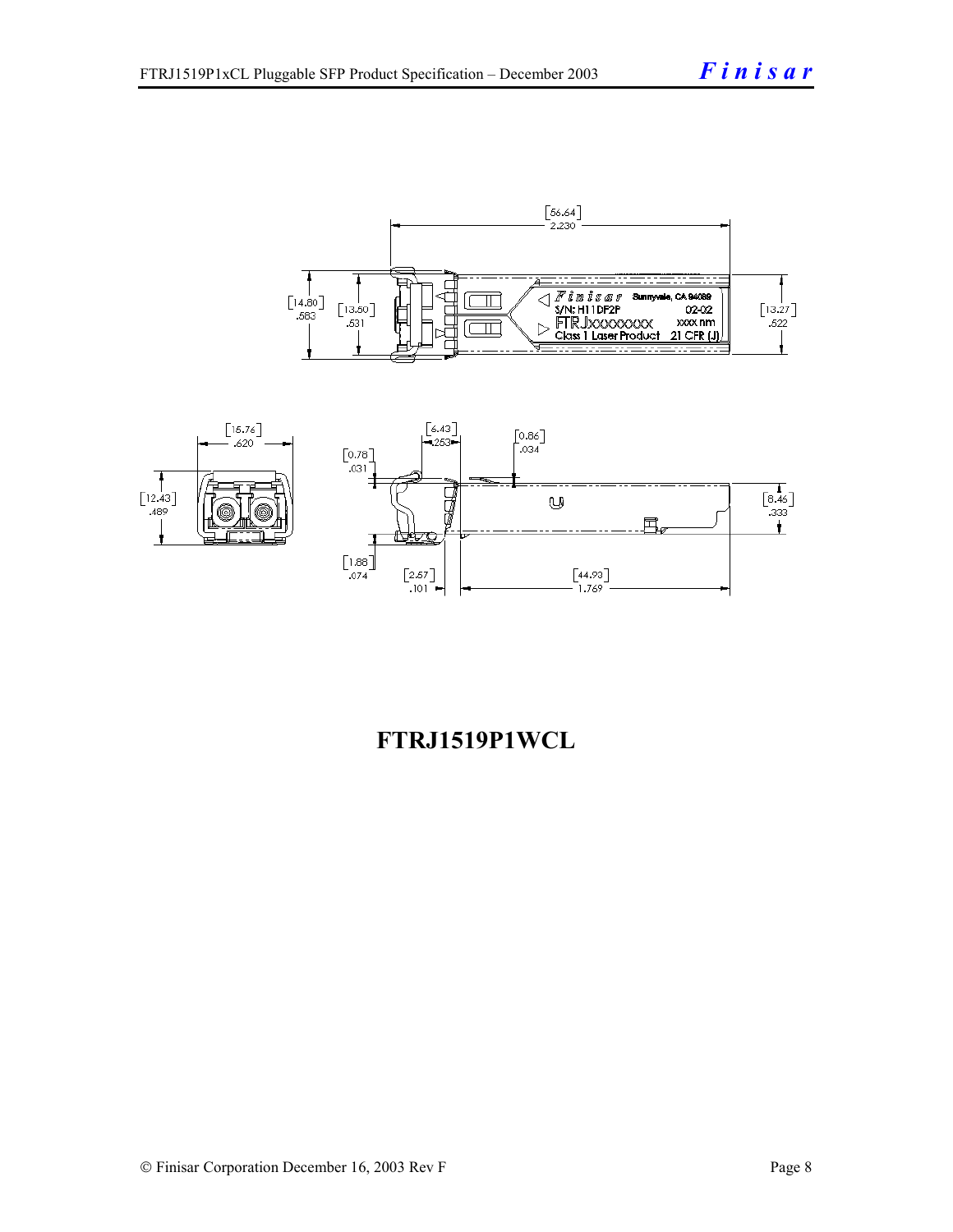#### **X. PCB Layout and Bezel Recommendations**

 $\hat{\triangle}$ Through Holes are Unplated  $\Delta$ atum and Basic Dimension Established by Customer  $\triangle$ Rads and Vias are Chassis Ground, 11 Places

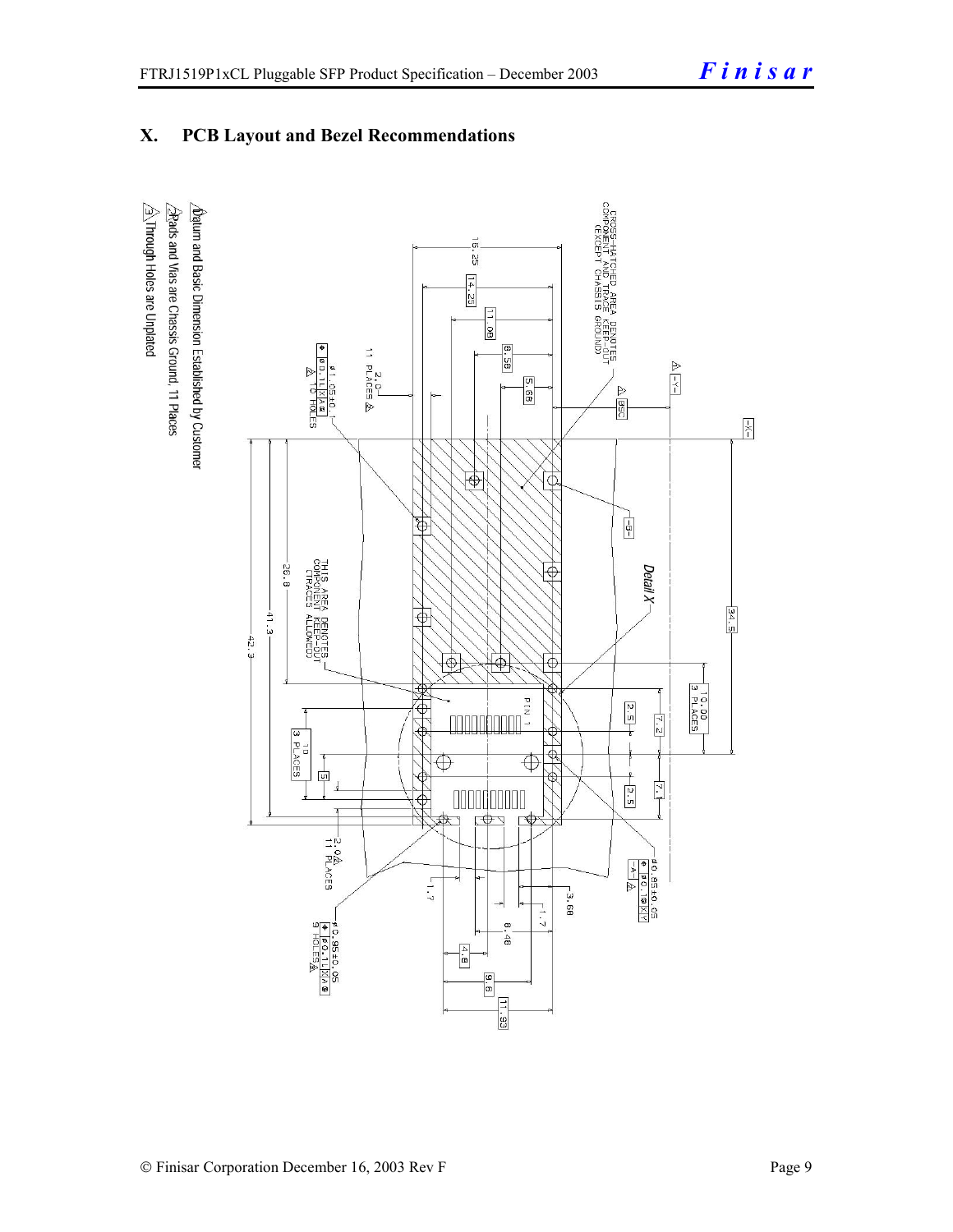

NOTES:

- $\triangle$  MINIMUM PITCH ILLUSTRATED, ENGLISH DIMENSIONS ARE FOR REFERENCE ONLY
- 2. NOT RECOMMENDED FOR PCI EXPANSION CARD APPLICATIONS